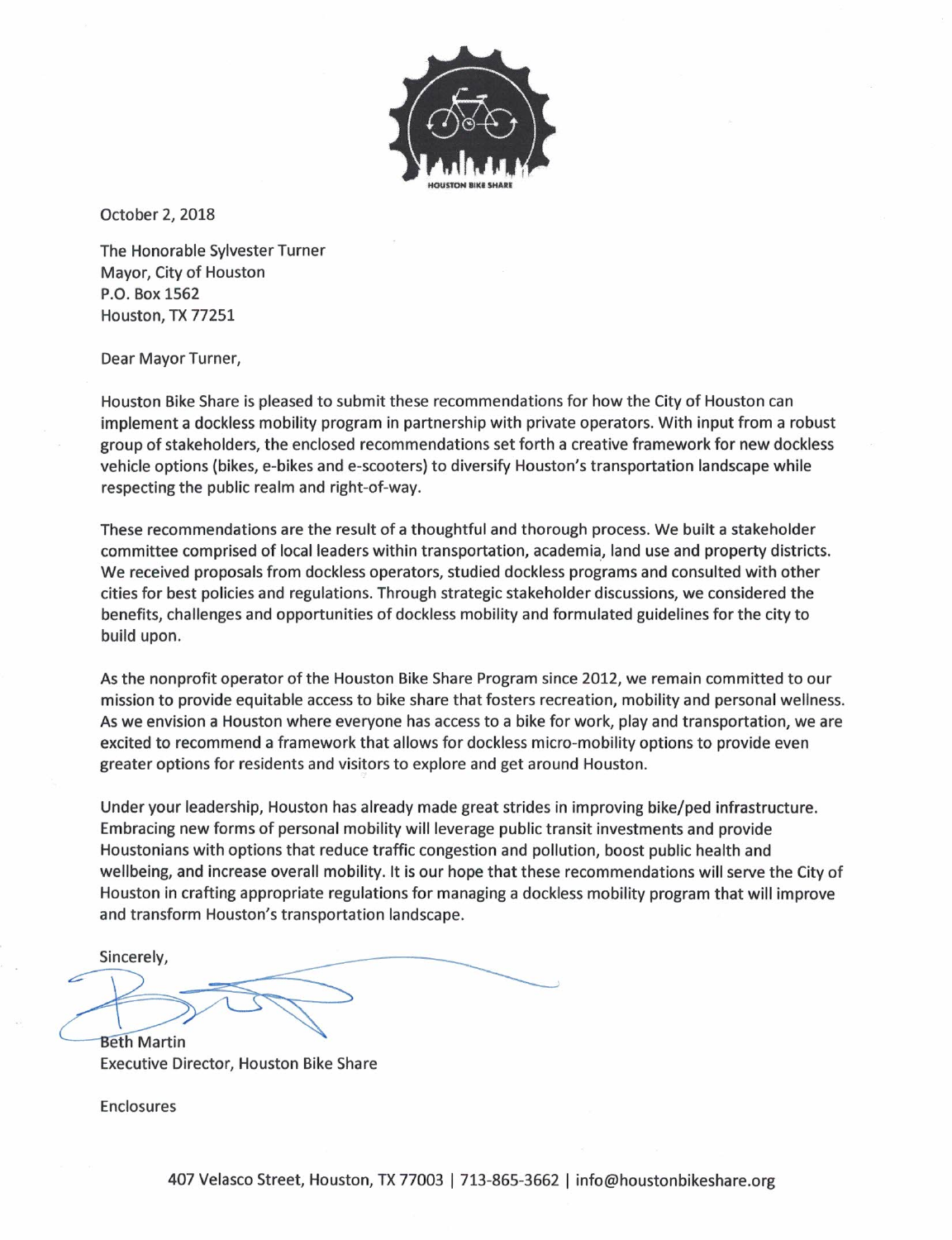

#### **Stakeholder Committee for Dockless Mobility**

Bicycle Advisory Committee BikeHouston Buffalo Bayou Partnership Central Houston, Inc. Citizens' Transportation Coalition City of Bellaire, Position 1 County Commissioner, Precinct 1 East Downtown Management District Emancipation Park Conservancy Energy Corridor District Fifth Ward Community Redevelopment Corporation Free Wheels Houston Greater East End Management District Greater Houston Coalition for Complete Streets Greater Northside Management District Greater Southeast Management District Hermann Park Conservancy Houston-Galveston Area Council Houston Administration and Regulatory Affairs Houston Community College Houston Museum District Houston Parks Board Houston Parks and Recreation Houston Planning and Development Houston Public Works The Kinder Institute for Urban Research LINK Houston Memorial Park Conservancy Metropolitan Transit Authority of Harris Count Midtown Management District Rice University Scenic Houston Southwest Management District Spring Branch Management District Strollin' and Rollin' Southeast Houston Super Neighborhood Alliance Texas Southern University Tour de Hood University of Houston University of Houston-Downtown Visit Houston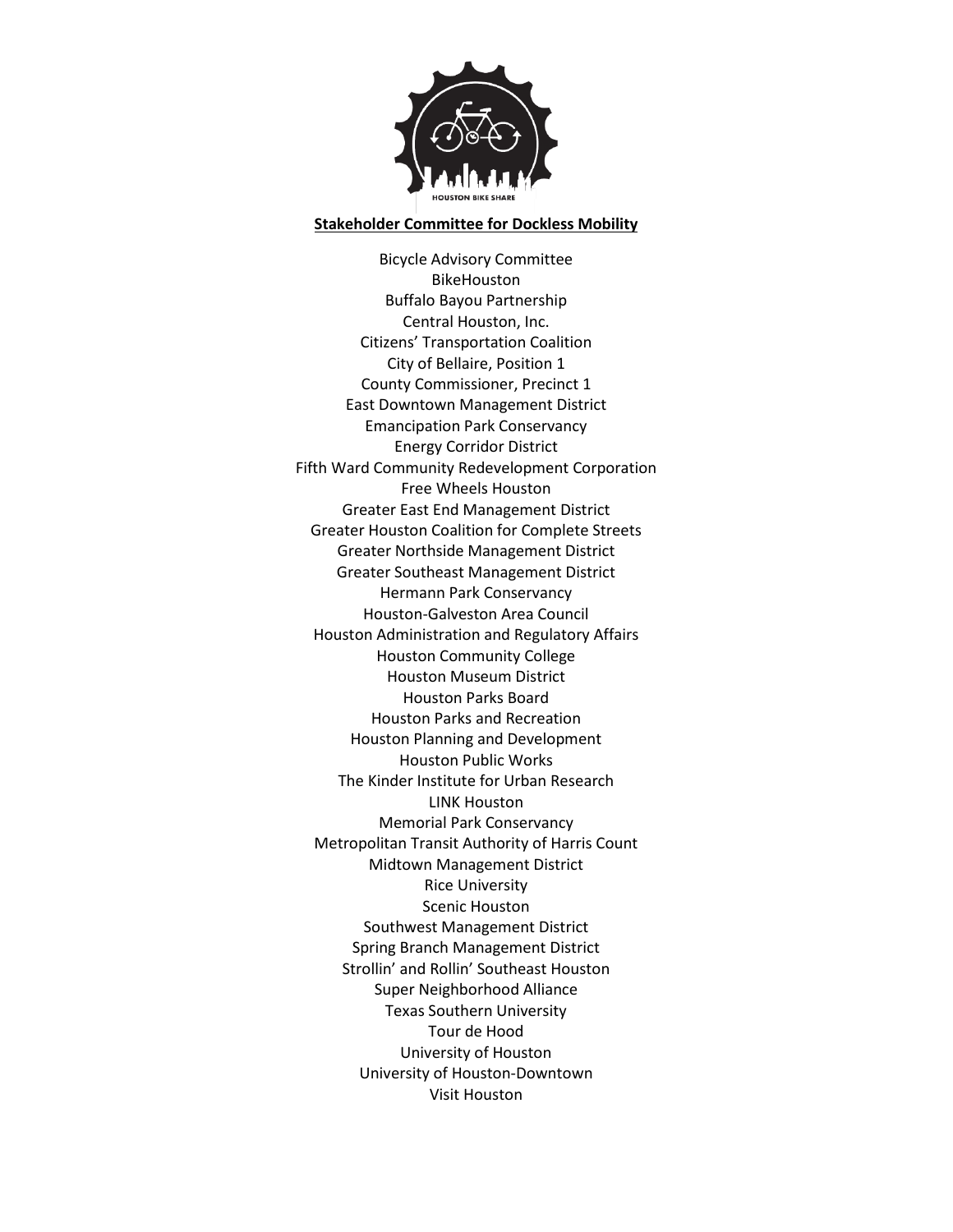

# **Recommendations for Dockless Shared Micro-Mobility Vehicle Transportation October 2018**

# **Guiding Principles**

Dockless, shared micro-mobility transit in Houston should provide low-cost vehicles (e.g. bikes, e-bikes, and e-scooters) as transportation options that are available and accessible to all Houstonians, regardless of income level or neighborhood. Houston's system should promote active and healthy transportation options for residents and visitors alike. Additionally, the system should strive to improve the health of our environment by promoting environmentally sustainable transportation options.

In order to ensure equitable access, the vehicles must also be deployed in low-density and low-income areas. Because dockless vehicles are free-floating, respect of the public realm and protection of right-ofway should remain high priorities throughout the process. The eventual system should have a framework that allows for organic expansion and new forms of shared transportation.

Houston Bike Share (HBS), City of Houston (COH), and private Operators should work together to implement a successful program. Private Operators should roll out their shared transportation options within the policy guidelines and regulations set by the City. HBS should assist the COH with day-to-day management of the system. The goal is to have a partnership that facilitates a successful system that can be maintained with minimal governmental oversight and resources. Success should be defined as universal access to shared mobility and negligible negative impacts on public rights of way.

# **Permit Process**

HBS recommends that the City allows dockless, shared micro-mobility vehicle transportation through a permit and credit process that ensures the development of proper infrastructure as the system grows. HBS could enter into a contract with the city to serve as its agent and partner in an oversight role throughout the process.

A city-approved third-party aggregator would support data management and reporting. In order to ensure that all data required of Operators is eventually attained, the aggregator should be hired and utilized prior to the City finalizing regulations.

The process would be structured as follows:

#### *Permit Fees*

All permit holders would be required to pay an annual permit fee of \$5,000, with a renewal fee of \$1,000. A performance bond of \$40 per vehicle capped at \$20,000 per Operator would be required.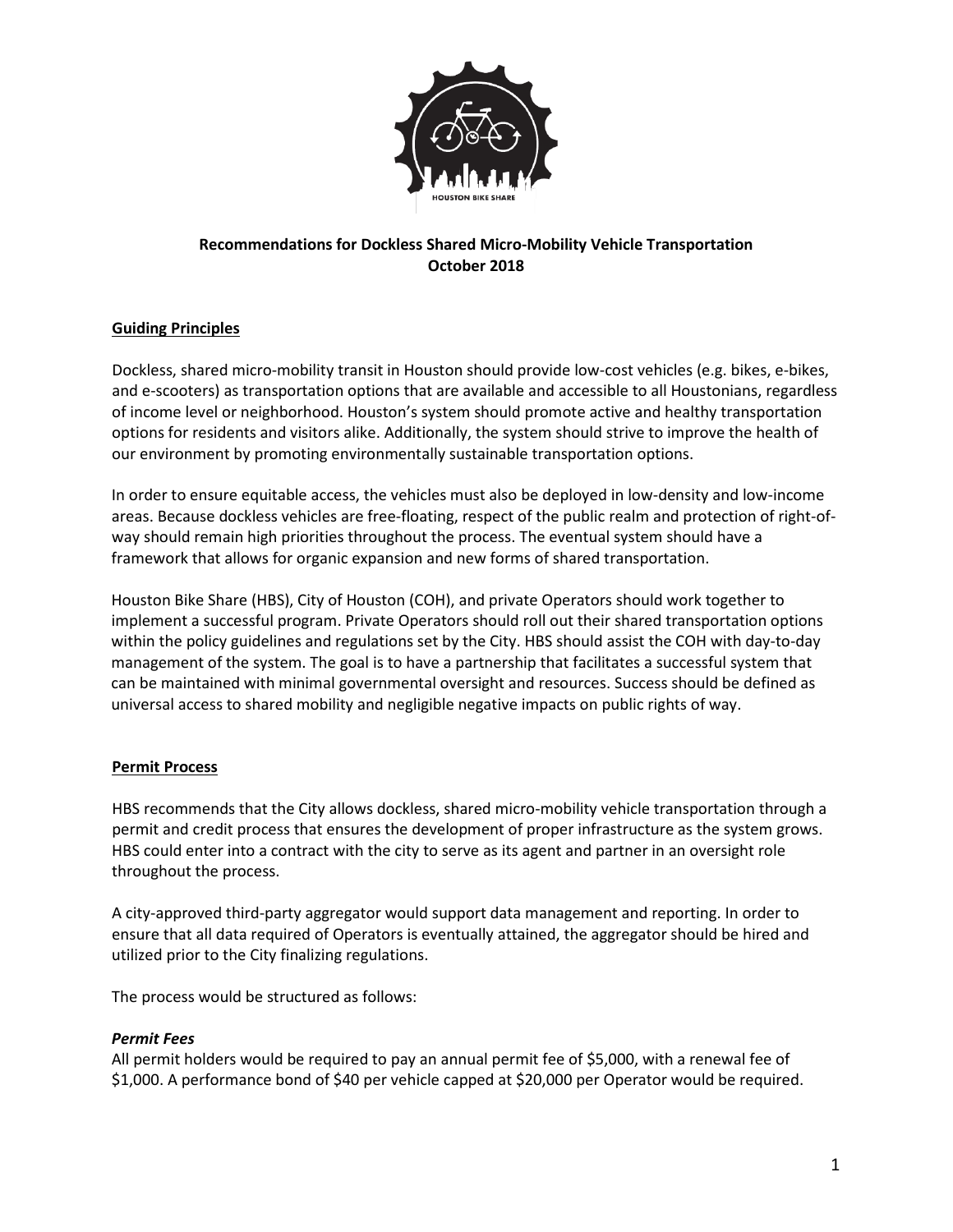

Operators must indemnify the COH and maintain liability insurance throughout the entire term of the permit, at no expense to the COH. Lastly, a franchise fee of 2% of revenue would be required from each

Operator. These fees and bonds would be collected by the COH and would cover all costs to monitor the dockless program. Operators must reimburse the COH for additional costs incurred from noncompliance. Any funds in excess would be used to fund bike and dockless micro-mobility infrastructure in the City.

### *Shared Vehicle Corrals*

The creation of Shared Vehicle Corrals (Corrals) would allow Operators freedom to grow their operations while managing impact on public right‐of‐way. Corrals are marked spaces where shared vehicles would be parked. Operators would be responsible for placing and constructing the Corrals in accordance with guidelines established by the City. Methods for demarcating Corrals would vary by property owner and application.

Once Operators place Corrals, they would earn vehicle credits that determine the amount of shared vehicles they can add to the system. Corrals can be located on private or public right‐of‐way and would have different guidelines based on their location. See the "Shared Vehicle Corral Permit and Credit Framework" section below for more details.

Applications for Corrals would be managed by the City's Administration and Regulatory Affairs (ARA) Department. ARA would reserve the right to approve or deny applications for Corrals on City‐owned land. The City should not deny credits for Corrals located on private property once the Operator has provided a formal agreement.

Standard stencils for Corrals could be designed by HBS, and created and distributed to all Operators by the City. HBS could serve as the City agent for Operator auditing and vehicle parking compliance.

#### *Fleet Size*

Operators' permissible fleet size would be calculated based on vehicle credits issued by ARA. Operators would earn credits by placing Corrals within the City. Adaptive vehicles (e.g. standard trikes, side‐by‐side tandems, or hand‐cycles) could be certified on a case‐by‐case basis and, once approved, would not require a vehicle credit for deployment. See "Shared Vehicle Corral Permit and Credit Framework" section below for further details.

#### *Parking and Relocation*

Vehicles from any permitted Operator may be parked in any Corral. On a daily basis, all Operators must ensure that all unused vehicles are in a Corral by 4:00AM each morning. Any shared vehicles parked outside of a Corral are subject to relocation to the nearest available Corral. Operators would pay a relocation fee of \$25.00 for each vehicle moved into a Corral by HBS.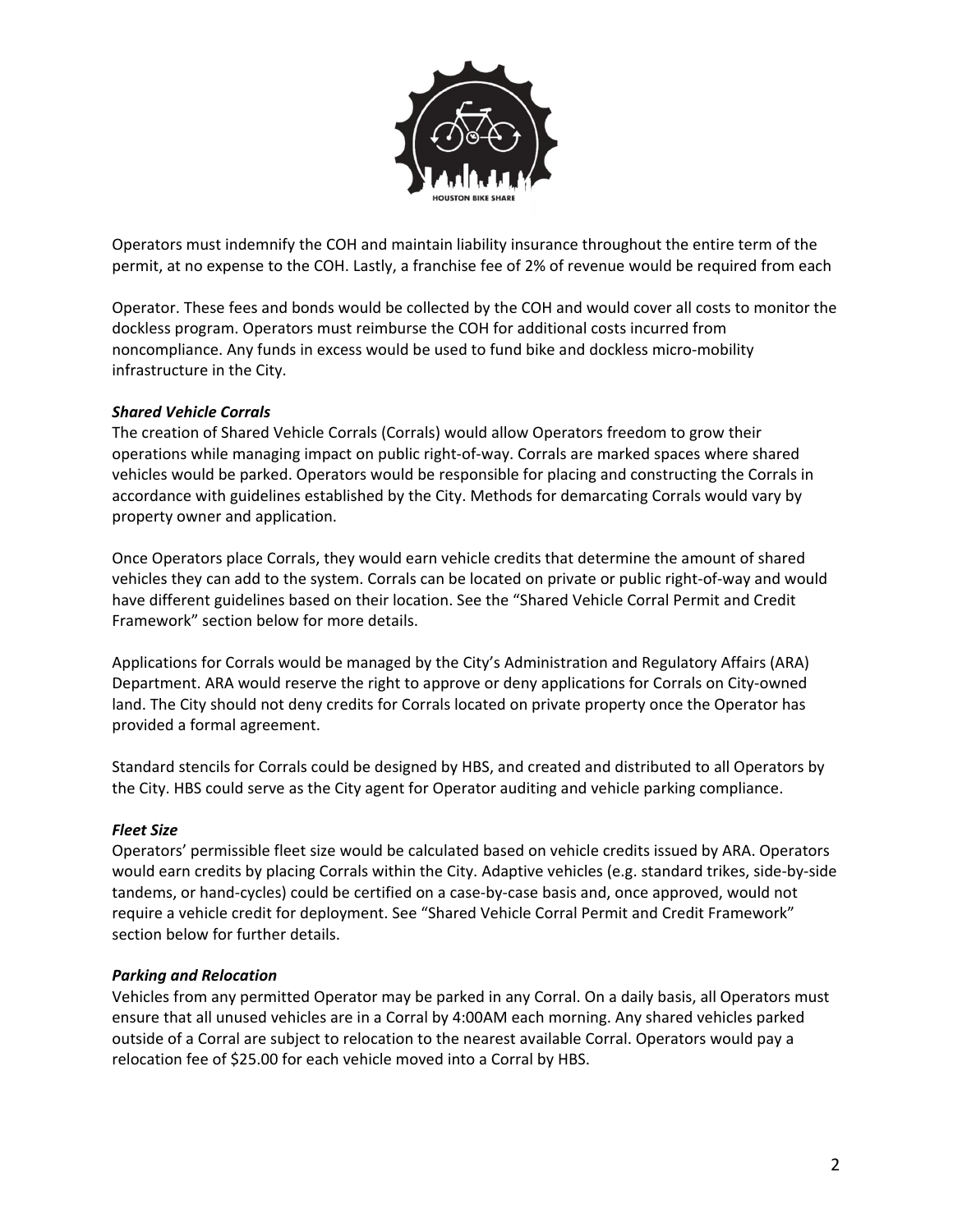

Operators must educate and inform users about where they are legally allowed to ride and park the vehicles. Operators may penalize riders for privatizing vehicles.

To encourage consistent and appropriate rebalancing of shared vehicles across the City, the City should contract a third-party data aggregator, who would assist in analyzing data and reports. To accommodate adequate Corral space for vehicle parking, COH could request or direct the expansion or addition of Corrals.

### *Equitable Access to Shared Vehicles*

To ensure equitable access to shared vehicles, Operators would be required to implement their fleets across broad geographic areas. Operators must deploy twenty percent of their fleet and twenty percent of their Corrals in underserved communities as identified by the City's Planning Department. Operators should submit a plan for achieving twenty percent access in the identified underserved communities on an ongoing basis.

### *Equipment*

Operators would be required to deploy vehicles that meet minimum safety standards per local, state and federal laws. The vehicles should always be in safe working condition and equipped with working front and rear lights and GPS tracking capabilities built into the vehicle. Solely relying on the GPS in a rider's cell phone would not satisfy this requirement.

All Operators would place a visible logo (minimum 0.5 x 2 inches) and a 24-hour customer service telephone number on each vehicle. Each vehicle must also have a visible, unique identifier or serial number.

E-scooters should have their speeds capped at 15 mph.

# *Maintenance and Operation*

Operators would respond to any customer calls within 24 hours. Operators must install and maintain the quality (visibility, cleanliness) of the Corrals . In their application, each Operator should submit a Vehicle Maintenance Plan that outlines how they plan on identifying and repairing or removing damaged or broken vehicles. Operators should face penalty if they deploy any vehicles above the credited amount.

#### *Open Data*

Operators must make real-time bike location data available to HBS and the City via a publicly accessible application program interface (API) that shows at a minimum the current location of all deployed vehicles at all times, including the type of vehicle and the recent trip data for that vehicle. Data should be in General Bikeshare Feed Specification (GBFS) format.

A third-party data aggregator, determined by the City, would provide the necessary API data management services.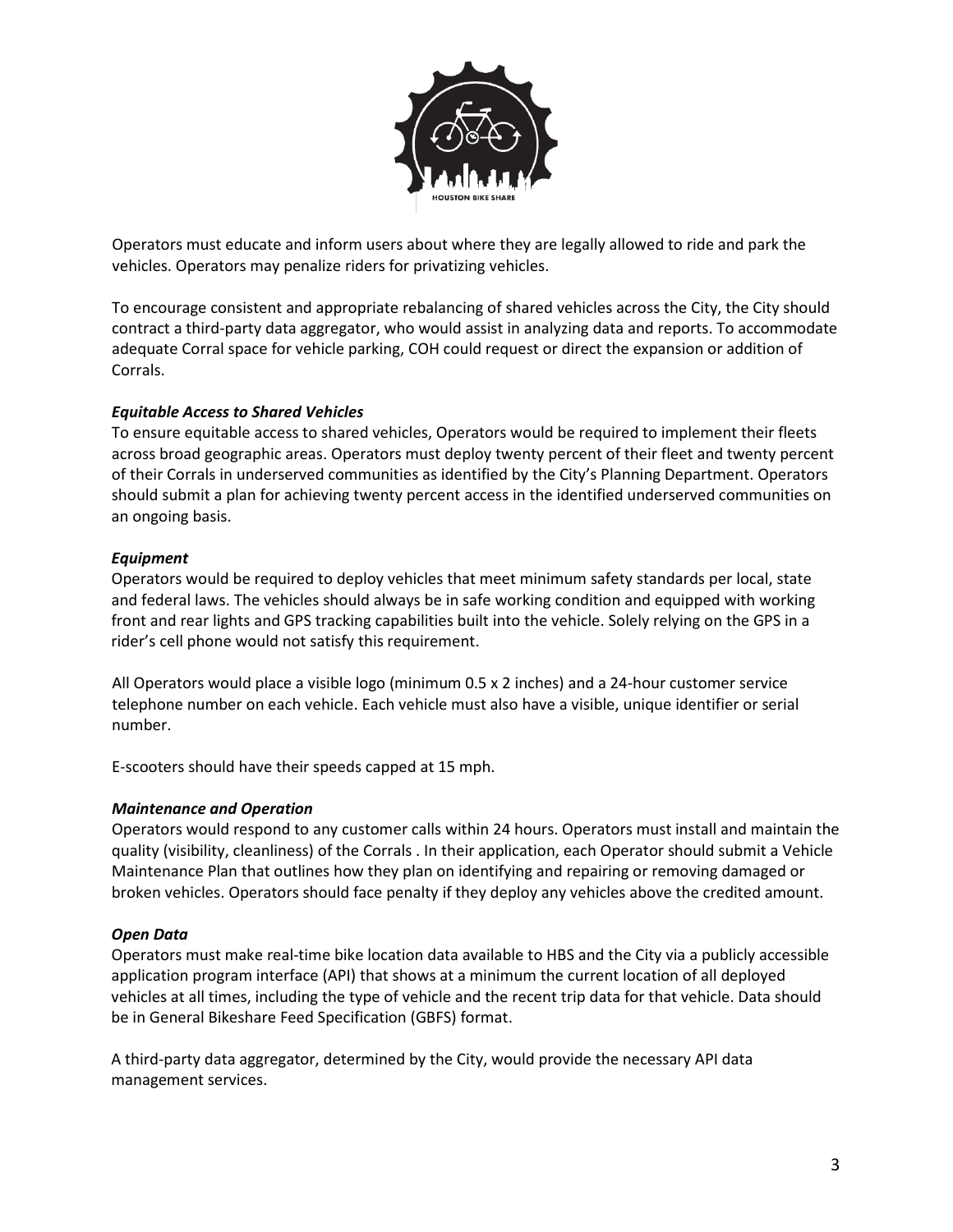

### *Reporting*

For the first six months after deploying vehicles, Operators would be required to submit a monthly report on trips, revenue, maintenance, and customer-reported issues. After the initial six-month period, this report would be due on a quarterly basis. A detailed annual report will also be required from each Operator, as outlined by COH.

### *Shared Vehicle Corral Permit and Credit Framework*

The end goal of the Shared Vehicle Corral system would be to have Corrals spread throughout the City where shared dockless vehicles can safely reside while awaiting their next user, creating a network throughout the city of pick-up and drop-off locations for said vehicles.

Operators would be responsible for land use agreements with the private landowner or public authority, as the case may be. Operators would be responsible for all permitting, deployment, and maintenance costs associated with the Corrals. Operators must present proof of land use agreement, a georeferenced picture of the Corral, and documentation of the Corral's dimensions, in order to receive vehicle credits for said Corral.

Corrals would be placed so as to comply with the Americans with Disabilities Act and so that they do not affect walkability. Corrals may be located on private property with the owner's permission through a formal agreement, on public right of way with the appropriate City of Houston Public Works (HPW) permits, at METRO facilities, in County Parks with the Commissioner's permission, or in neighborhood parks, libraries, health clinics, etc., with appropriate authorization.

Corrals on City-owned land would abide by guidelines developed in coordination with HPW to ensure that Corrals do not restrict accessibility and are located appropriately relative to adjacent streets, intersections, building entrances and sidewalks.

Corrals should be marked according to a standard design created by HBS and approved by the City. The design should make it clear that the Corral is where shared bikes, e-bikes, scooters, or adaptive vehicles belong.

The standard Corral could be approximately the size of an average parking space, 16' x 8'. The standard vehicle credit allocation could be 10 credits per standard Corral. One credit could earn an Operator the right to deploy one bike or two scooters. Larger Corrals could be permissible in 8' x 8' increments. Larger Corrals could be built where justified by demand.

Smaller, 8' x 8' Corrals may be built in low-density, low-income areas as defined by the City Planning Department. Operators could also request approval of smaller Corrals in other areas when working with Houston Public Works. Smaller Corrals could earn an Operator 5 credits.